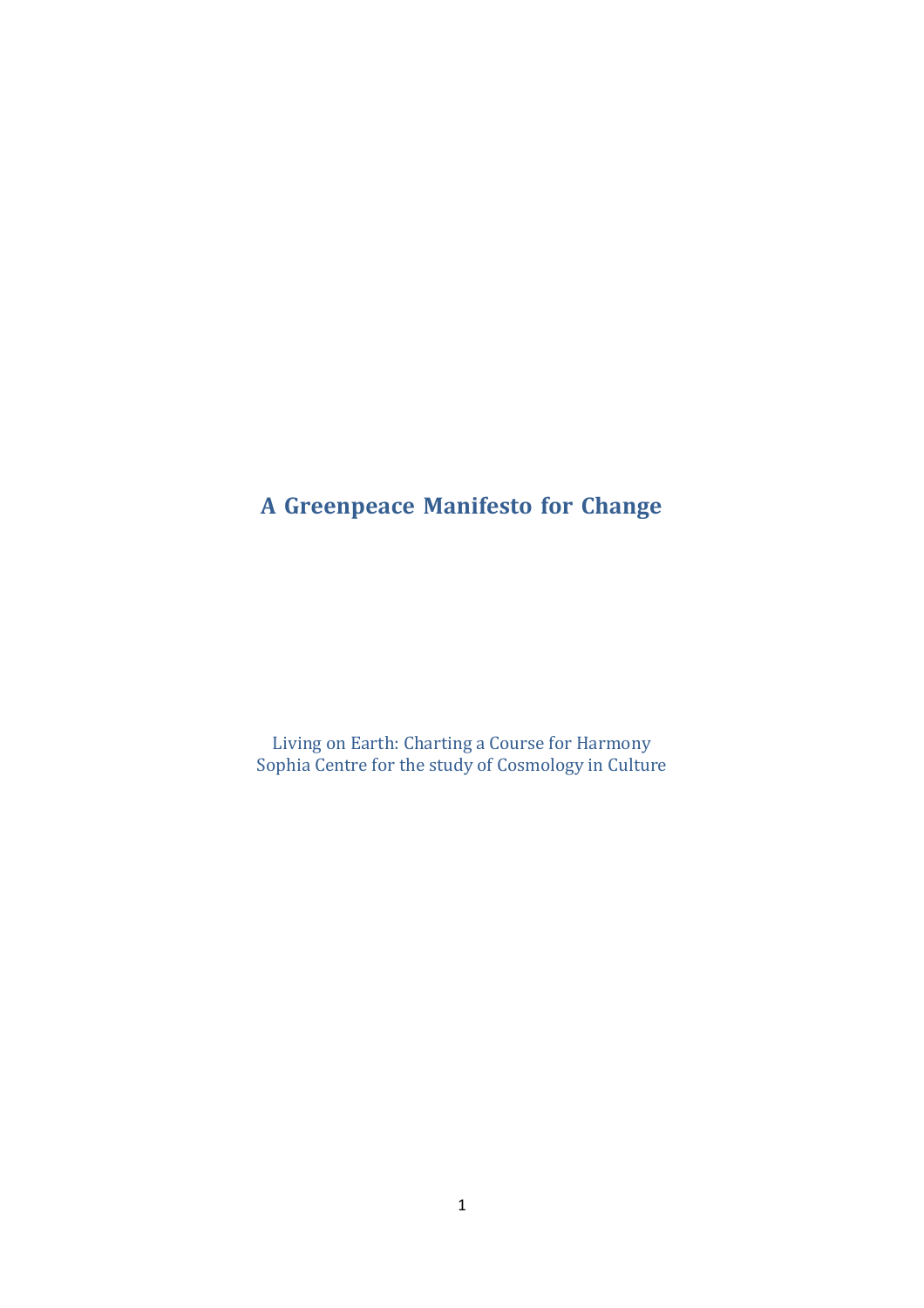**Inscribed on Karl Marx's grave:**

**"The philosophers have only interpreted the world, in various ways. The point, however, is to change it."**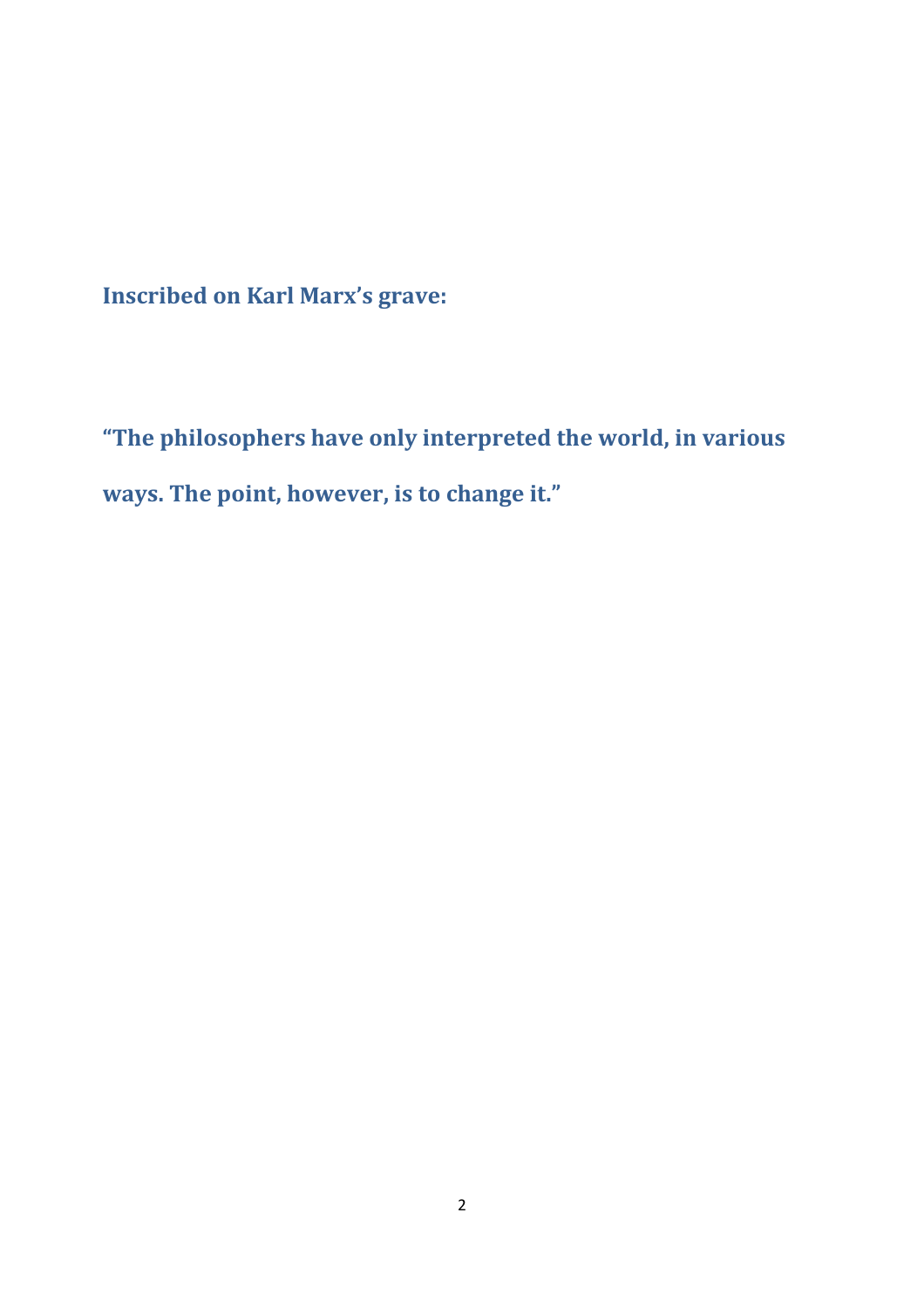#### **Introduction**

This year, the International Union of Geological Sciences is expected to report on the outcome of one of the biggest scientific debates of our time: whether the Earth has entered a new geological epoch. For the last ten thousand years – a period that has seen the birth and flourishing of human civilisation  $-$  we have been living through the Holocene. But there is an emerging consensus that this epoch may now be over, superseded by a new age: the Anthropocene. The age of humans.

The reason for this change is stark: human activities are now having such a huge and decisive impact on the Earth that our species has become a geological force. Colonialism, global trade and coal brought about the Anthropocene. The beginning of European exploitation of other continents in the seventeenth century and the Industrial Revolution of the eighteenth century speeded its progress, but the destructive reality of this new epoch has only really hit home in the last half century.

Since 1950 we have seen an unprecedented global rise in the human population, accelerating extinction and climate change, urbanisation and industrialisation and the development of novel materials from persistent organic pollutants to genetically engineered organisms. Extinction rates are currently running at between 100 and 1,000 times the natural level. Even nuclear bomb tests have left their radioactive traces in tree-rings.

But we are conscious agents of the current destruction, and in that consciousness lies hope for the future. We know the damage we are doing, and we know we should and can do things differently. Now our challenge is to agree on how to use our powers for good.

Twenty-eight years ago, the UN's Brundtland Report set out an agenda for global 'sustainable development'; a radical idea at the time. Nearly three decades on, 850 million people still live in abject poverty, and the planet faces continuing degradation of its forests, oceans, and other key ecosystems. Extinction rates are accelerating and topsoil is eroding at record rates. The definition of 'sustainability' that Brundtland laid out – 'meeting the needs of the present without compromising the ability of future generations to meet their own needs' – has clearly still not been embraced.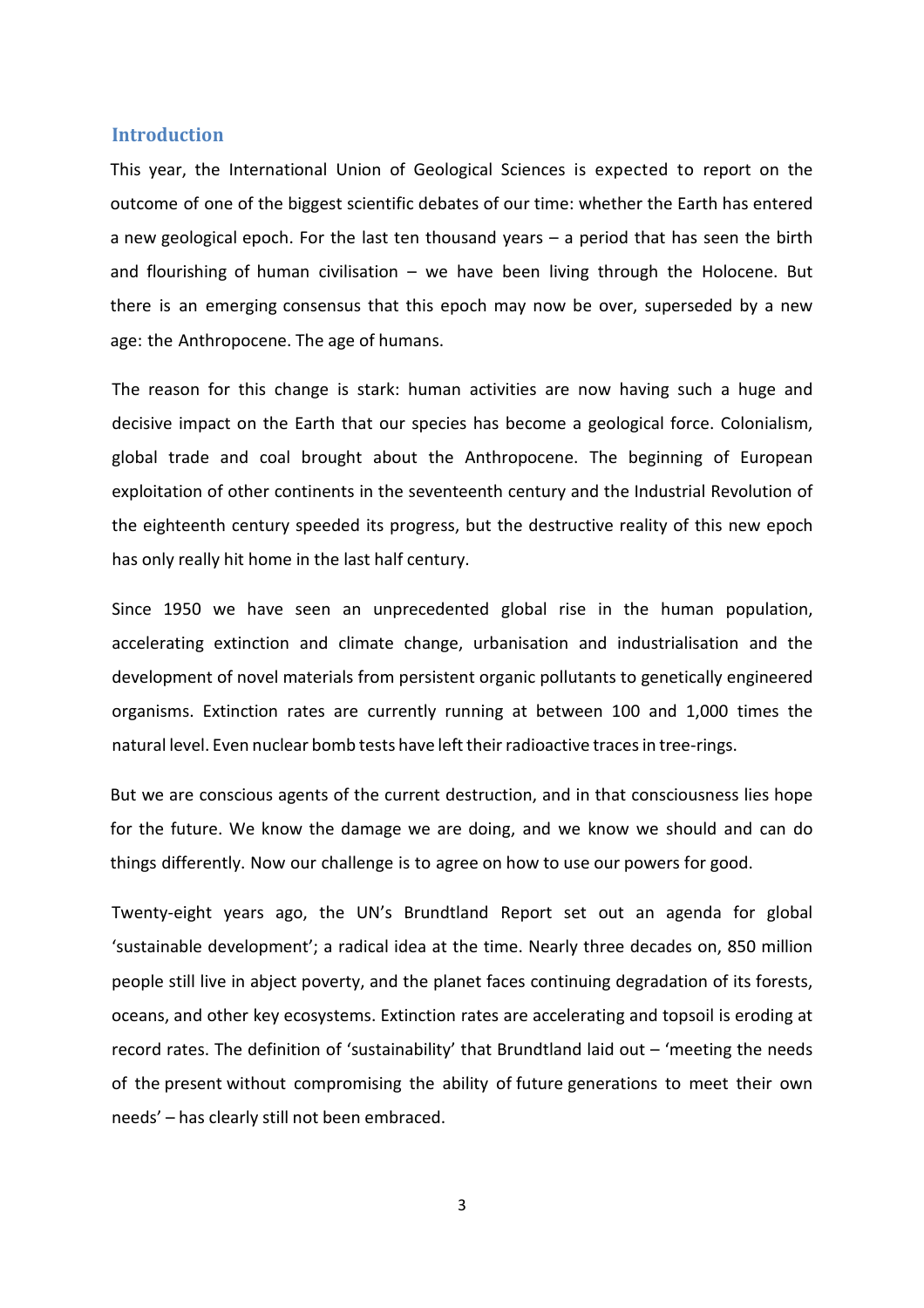John Muir, one of the early conservationists, famously recognised that 'When we try to pick out anything by itself, we find it hitched to everything else in the Universe.' The last fifty years have only driven home this truth. Destroying the Earth's great forests for timber, farmland or mining not only reduces species diversity but also removes 'carbon sinks' that soak up greenhouse gas emissions, making climate change harder to tackle. Hunting elephants to the brink of extinction in central Africa leads to the loss of tree species in the lowland rainforests, species that need the elephants to disperse their seeds. Forests need animals, people need forests, everything is connected. Yet we have an economic system which acts as if human activities could be detached from the 'natural resources' they rely on; as if we were somehow separate from the planet we are part of.

Four centuries ago, at the dawn of the age of science, the Enlightenment philosopher Francis Bacon argued that improving the human condition would require humans to behave like gods; to try and 'master' the world. We had to 'vex', 'torture' and 'enslave' nature in order to bend it to our own purposes, he said. The domination of nature became the intrinsic characteristic of modernity. The new society was for the benefit of man alone. Those attitudes still dominate today. They have led us into the Anthropocene. It is those attitudes that have to change now. We should not underestimate the difficulty of this task; nor its urgency and importance.

# **What Is To Be Done?**

Our global economic system reflects the skewed values of our increasingly global and 'flattened' culture. Economists today act as if the economy and the natural world were distinct. We hear about 'growth' as if it were unlimited and its impacts could be somehow contained within a box marked 'externalities'. When nature is taken into account, the economists' solution is to attempt to put a price on it, as if life itself were a subset of the market.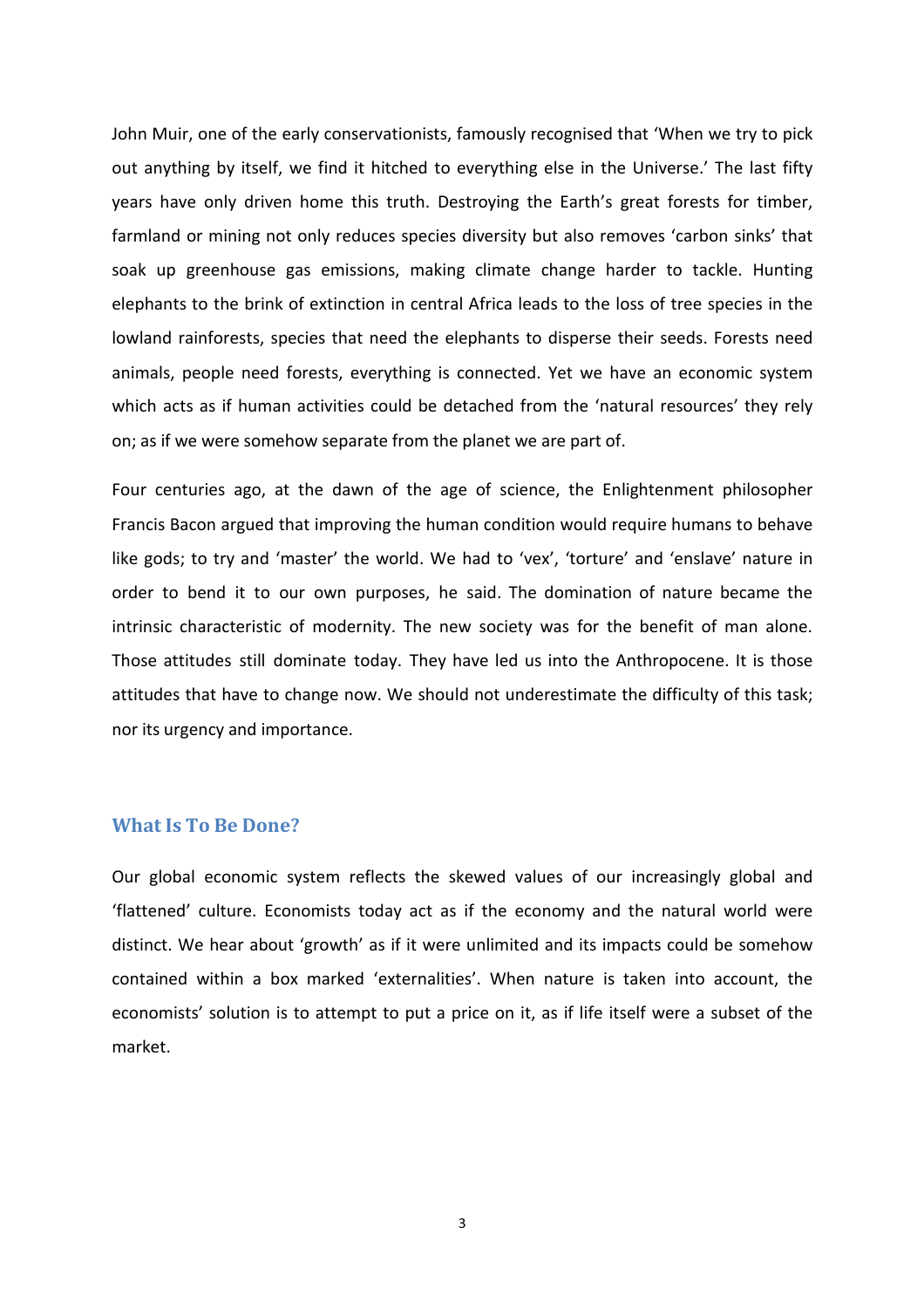Our economic system places no value either on healthy human cultures or a healthy natural world. Our demand for 'natural resources' and agricultural land degrades and fragments wilderness areas like rainforests. We pollute rivers and seas with agricultural runoff like fertilisers, which deplete oxygen and create huge 'dead zones'. We poison the air and ground with pesticides, wiping out bees and other insects that pollinate our crops. Overfishing, pollution, and carbon dioxide emissions degrade the oceans. The Arctic is melting at an unprecedented rate, and the Great Barrier Reef is bleaching as the seas warm and acidify. These are not just 'environmental' problems – they are indicators of how our economics does not fit with reality.

What is to be done? As John Maynard Keynes said, 'the difficulty lies not so much in developing new ideas as escaping from old ones.' Our political and economic systems are stuck in the past.

There is an urgent need for new thinking from our political class, but they are not rising to the challenge. Around the world, their mantra remains 'grow first, clean up later', as if we were not already teetering on the brink of ecological collapse. Political success today is measured by a leader's ability to run the current economic model, rather than challenge and change it. This is not good enough – and millions more people around the world are saying so loudly every year.

## **From a Straight Line To A Circle**

The last two centuries of industrial evolution have been dominated by a one-way or linear model of production and consumption, in which goods are manufactured from raw materials, sold, used, and then discarded or incinerated as waste. Sixty-five billion tonnes of raw materials entered the economic system in 2010 alone. At one time this model may have made sense, but in a world of nine billion people, it will be a disaster.

What is needed is a move from a linear model to a circular one that maximises the sustainable use of resources, eliminates waste and benefits both the economy and the environment. A 'soft power' economy, less carbon heavy, wasteful and destructive. An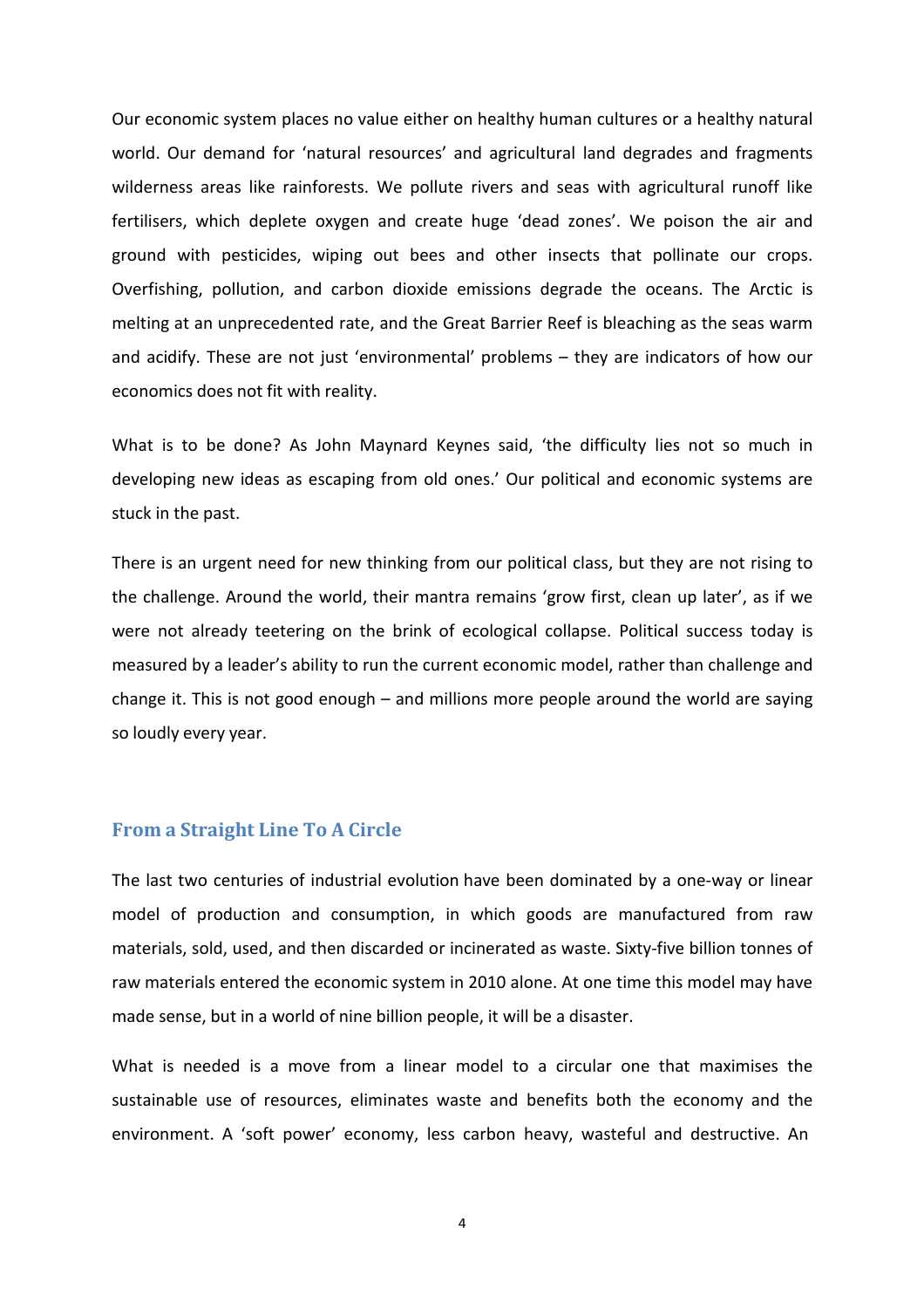economy designed around all the 'R's: recycling, reuse, refurbishment, remanufacturing and renewable energy as well as R&D.

An economy in which biological waste can be returned to the biosphere through a composting process and back into the soil; the raw material of agriculture.

In which things are made to last, and there is no place forshort-lived disposable goods.

In which new models of product ownership make businesses responsible for the whole lifecycle of their products.

In which we would pay the true environmental costs of the things we buy, from extraction to recycling or disposal, rather than dumping those costs on the Earth and on future generations.

In which a remodelled economy would recognise the value of what is sometimes called 'natural capital' – the elements of nature such as land, forests, rivers and oceans that provide us with food, water, energy, clean air, medicines and materials, and other less tangible but equally vital 'ecosystem services' such as pollination, pest control and climate regulation. And that beauty and wonder are real and valuable things in our lives.

Take the world's forests as an example of what such a change could mean. The entirety of the Earth's population, human and non-human, benefits from the world's forests remaining intact. They store water and carbon, stabilize soils, prevent erosion and help cool the planet. In addition, they provide fuel wood and a huge range of other products that can be harvested sustainably without compromising the forest itself. Yet in our current economic system, standing forests are given next to no value. Cut the great rainforests of Amazonia or South-East Asia down, grow some soya beans to feed our pigs and chickens in Europe and China, or palm oil to go in our shampoo, and all of a sudden 'value' is created in a way that our economics can measure.

We need to find a way to value those forests: to value them in a way that doesn't simply see them as 'resources' in a marketplace to be exploited for profit.

For example, we need to pay countries in which these great forests are located to preserve and rehabilitate them - with hard cash, whether public or private. And we need to recognise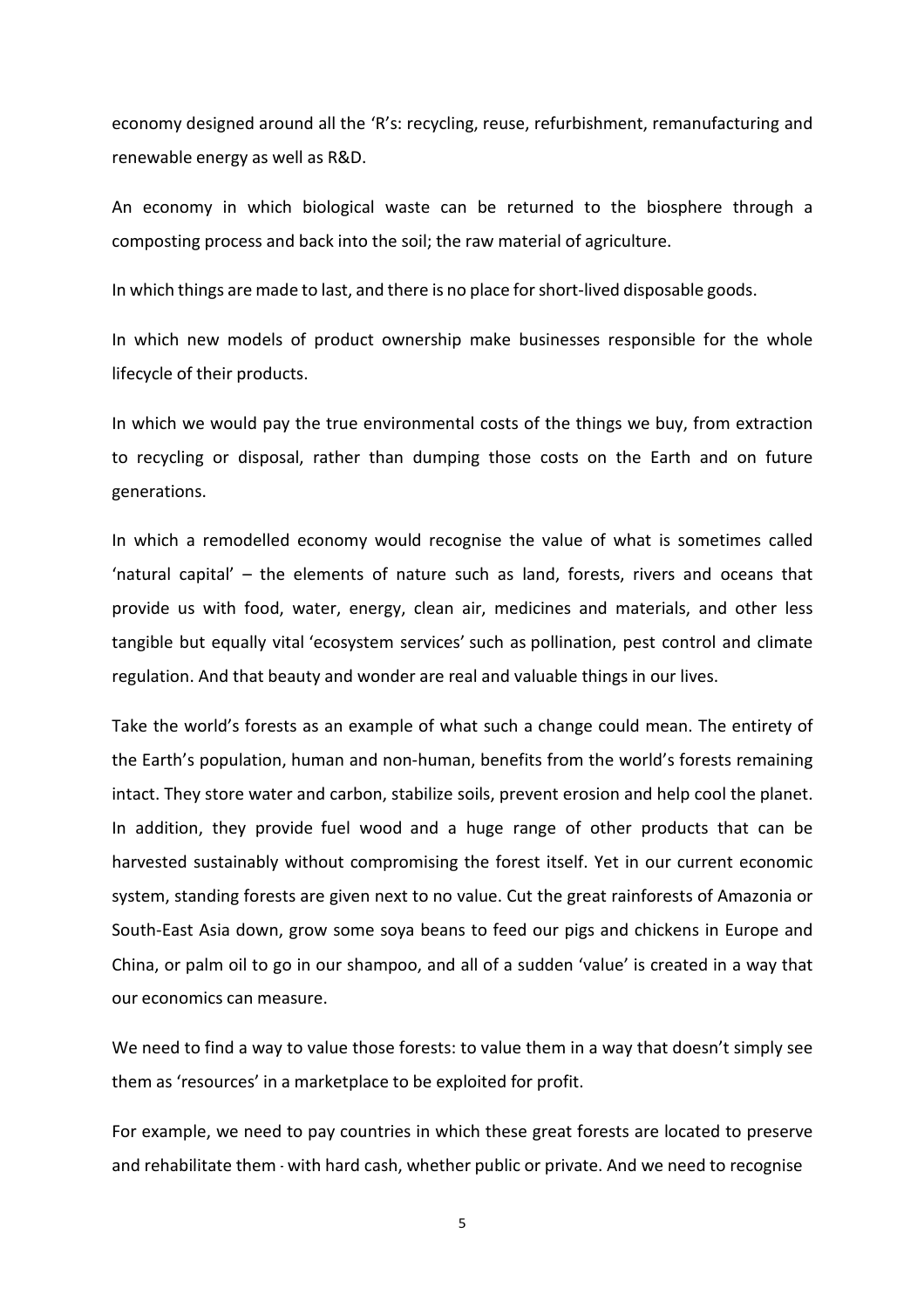the role indigenous people play in protecting forests. Stewardship of forests by people who live in them needs to be recognised and supported by grants of land rights and a proper valuing of the contribution of forest peoples to the health of the planet.

Reforestation must also be pursued, for its value in combating climate change and for its own sake. Sometimes, just leaving forests alone can provide benefits which might have been unforeseen. Many recovering and primary forests can absorb an average of 2 tonnes of carbon per hectare per year, helping to reduce the impact of climate change.

And we need to support local production for local markets, backed up by land reform and investment in agriculture that primarily benefits local people. Abolishing the scourges of hunger and poverty can only be done from the ground up.

# **Our Survival Depends On Soil**

An ancient Sanskrit text reads: 'Upon this handful of soil our survival depends. Husband it and it will grow our food, our fuel and our shelter and surround us with beauty. Abuse it and the soil will collapse and die, taking humanity with it.'

This ought to be obvious enough, but we have ignored it for so long that by the nineteenth century in Europe it was an accepted truism that forests precede Man and deserts follow him. But we're no longer in a position to chop down another few acres of forest every time we exhaust the soil on our farms. For many of us, a genuinely sustainable agriculture is now vital to survival, even in the short-term.

The world's cultivated soils have been exhausted and degraded, by the use of chemical fertilisers, by over-grazing and over-tilling. Since the 19th century, the world's soils have lost around 60 per cent of their original carbon stock as a result of the way humans have used the land, much of which has oxidized upon exposure to air and become carbon dioxide, adding to the climate change problem. But that process can be reversed. And compared to many proposed 'geoengineering' fixes, storing carbon in soil is simple: It's a matter of returning carbon to where it belongs. And that in turn is a matter of managing land sustainably through good farming practices.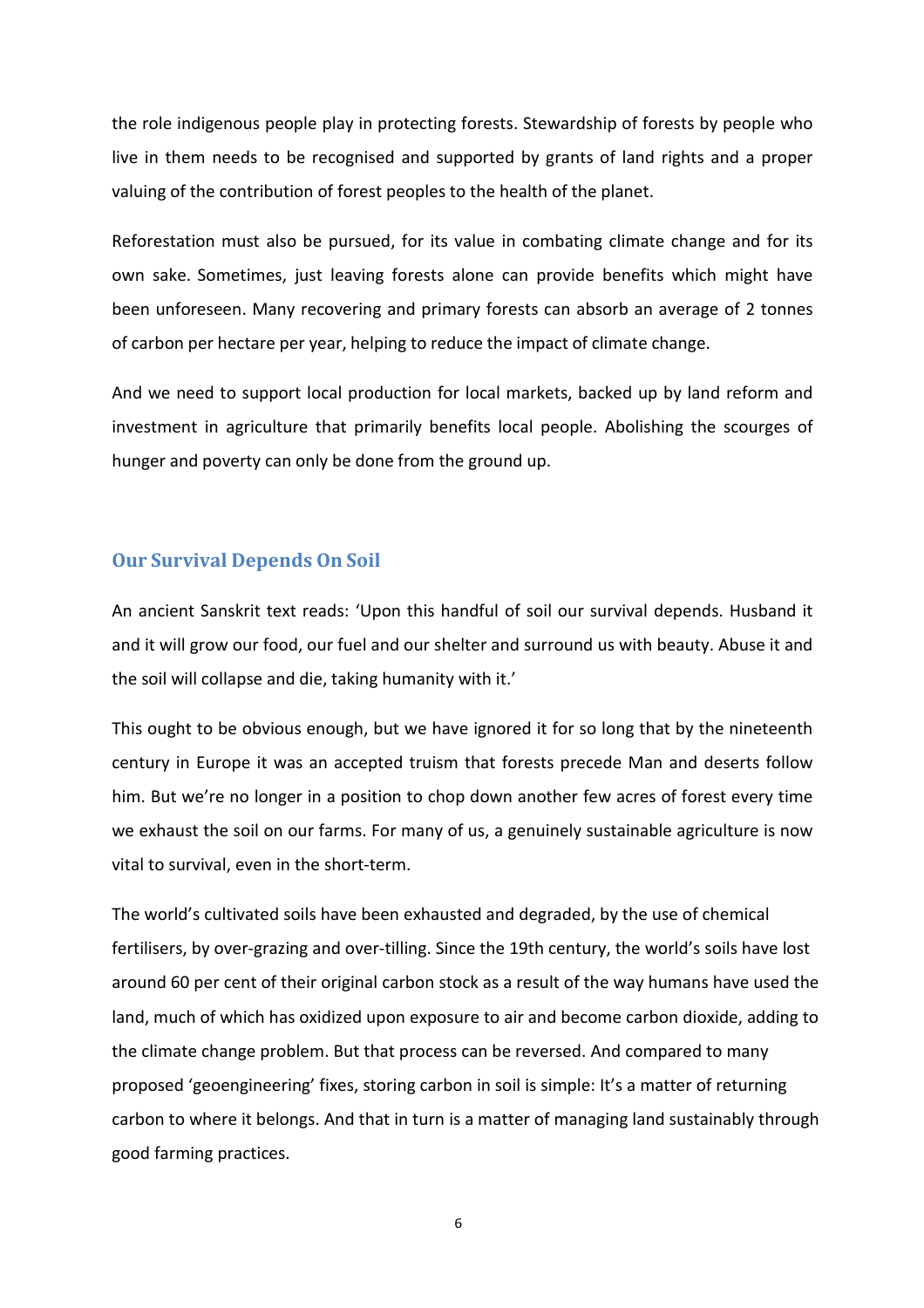Many farmers and scientists say that regenerative agricultural practices, such as planting fields year-round in crops or other cover, or agroforestry that combines crops, trees, and animal husbandry, may be able to turn back the carbon clock, reducing atmospheric carbon dioxide while also boosting soil productivity and increasing resilience to floods and drought.

But we need to tackle issues of consumption too. Arguably the greatest imperative for equitable global food availability is for people in wealthy parts of the world to consume less meat. In Europe, protein consumption is about 70% higher than recommended by the WHO, and much higher than recommended levels for reducing cancer, Type 2 diabetes and heart disease risks. An astonishing 75% of the world's agricultural land is devoted to raising animals, including both the land used to grow crops for animal feed and pasture and grazing lands. Cutting an average American family's meat consumption by half is the equivalent in emission savings of getting rid of a car.

There is a concern about the strain put on natural resources, and particularly our ability to feed ourselves, by population growth. But population alone is not a good metric with which to measure environmental impact – the average citizen of a rich country produces hundreds of times the carbon emissions of the average citizen of a poor country, for example. However, it is certainly true that the demands made by humans on the rest of the natural world increase as our numbers do.

Trying to protect our environment by controlling human population has always been fraught with difficulties, but our enormous population of livestock (1.5 billion cattle, 1 billion pigs, 1 billion sheep, 20 billion chickens) shows that there is still slack in the system if we use land, water and labour to feed humans rather than animals. This 'second population explosion' of livestock is an added pressure on our limited resources which we can ill afford. A plantbased diet is better for our health, for our climate, for our forests, for our rivers and oceans, and for global food security, and it also helps keep food prices low. As author Michael Pollan smartly put it: 'Eat food. Not too much. Mostly plants.'

Finally, food waste needs to be reduced, both in rich countries (at the consumer level) and in poorer countries (mostly at the post-harvest and storage stage). On a caloric basis, a quarter of the world's food is currently wasted between farm and fork. Reducing waste and eating less meat are both ways to reduce the demands on food production, and are both needed for feeding the planet's human population without destroying its natural wealth.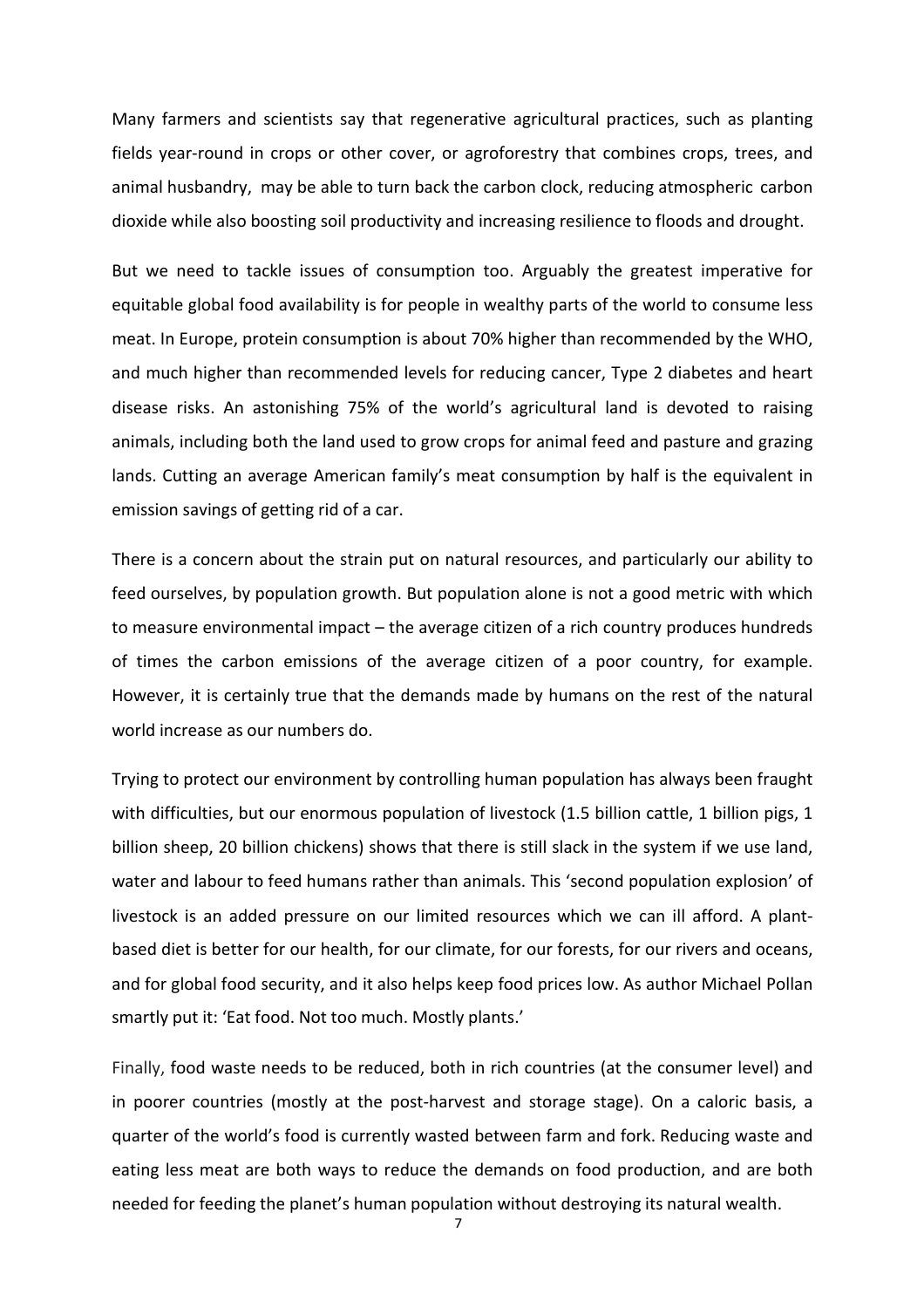## **It's All About Power**

As John Ashton, a former UK climate diplomat recently remarked: 'Climate change is not about diplomacy or energy or capital or economics. Climate change, like everything else, is all about power. A new energy system means new power relations.'

The International Energy Agency made clear in 2012 that staying beneath the agreed two degree warming threshold will mean leaving two-thirds of the world's currently exploitable fossil fuel reserves untouched. A recent study from the Institute for Sustainable Resources at University College, London suggests that a third of the world's oil reserves, half of its gas reserves and over 80% of its coal reserves should remain in the ground if that threshold is not to be breached.

# **Recent statistics**

Is 'leave it in the ground' possible? In the UK solar power produced 50% more electricity than coal across the whole of May, the first ever month to pass the milestone. Coal was once the mainstay of the nation's power system but the rapid rise of solar panels and of climate change concerns has seen its use plummet, leading to a series of milestones. Solar surpassed coal over a whole day for the first time on 9 April, while the electricity produced by coal fell to zero several times in early May, thought to be the first time this had happened since the late 19th Century.

The UK government has pledged to phase out all coal-fired electricity by 2025, but in June a Conservative think-tank called for the shutdown to come at least two years earlier.

Renewable energy records are also being set in other countries with Portugal running for four days straight on green energy alone in early May. In 2015, 42% of all Denmark's electricity was produced by wind turbines.

Investment in renewable energy around the world now far outstrips that in coal and gas plants. In 2015, \$286bn (£196bn) was invested in renewable energy, more than double that invested in fossil fuel power stations.

The key lesson here is that renewables really are an option for both small and large-scale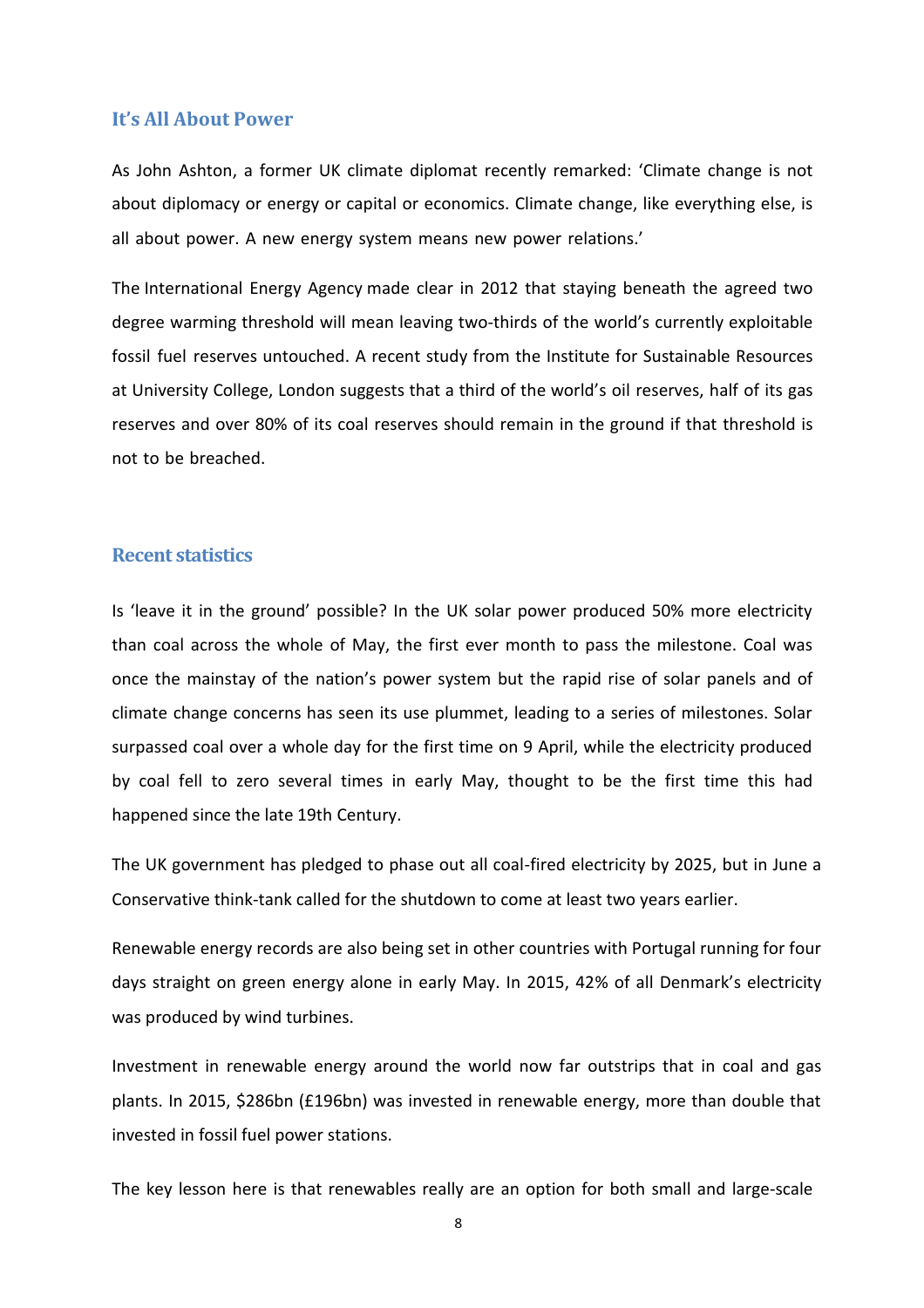power generation in any nation, landlocked or maritime, hot or cold, rich or poor. The level of market penetration is determined not by location, climate or technological progress, but by political will.

Renewables need support to keep improving and growing. Energy storage, whilst coming on in leaps and bounds, is a vital part of tomorrow's infrastructure which isn't far off being able to shoulder the job it has to do. Advanced battery technologies are coming to market far faster than was believed possible only two years ago. This will increasingly smooth out the intermittency of renewable energy whilst also helping the transition away from the internal combustion engine to hybrid and electric vehicles. This is the biggest threat the oil industry faces. What if people don't need its product in future as we reach peak oil demand rather than peak oil supply?

But the speed with which we switch to clean energy will have less to do with technical development, and more to do with political power – how much pressure the fossil fuel lobby exerts on our politicians, and how many of them are brave enough to resist that pressure.

## **Money Makes The World Go 'Round**

Funding the change – moving to a circular economy, protecting natural wealth like forests and oceans, and moving to an energy efficient and zero-carbon economy – is not going to be free or easy. But perhaps it is also not going to be as expensive as some would claim.

As former World Bank chief economist and UK Government economic advisor Nicholas Stern has said, it is preferable even in conventional economic terms to act decisively now on climate change than have to face the grave consequences of inaction later. Stern's 2006 review of the economics of climate change – which he famously described as the 'greatest market failure in history' – estimated that, if left unchecked, climate change could reduce global GDP by as much as 20% by 2050.

More recently, a study by McKinsey found that a transition to a low-carbon economy may actually increase GDP growth in many countries. Certainly Europe's experience under the Kyoto treaty, where emissions dropped by around 18% and GDP grew by 45%, shows that emissions and growth can be decoupled, and the latest figures for global economic growth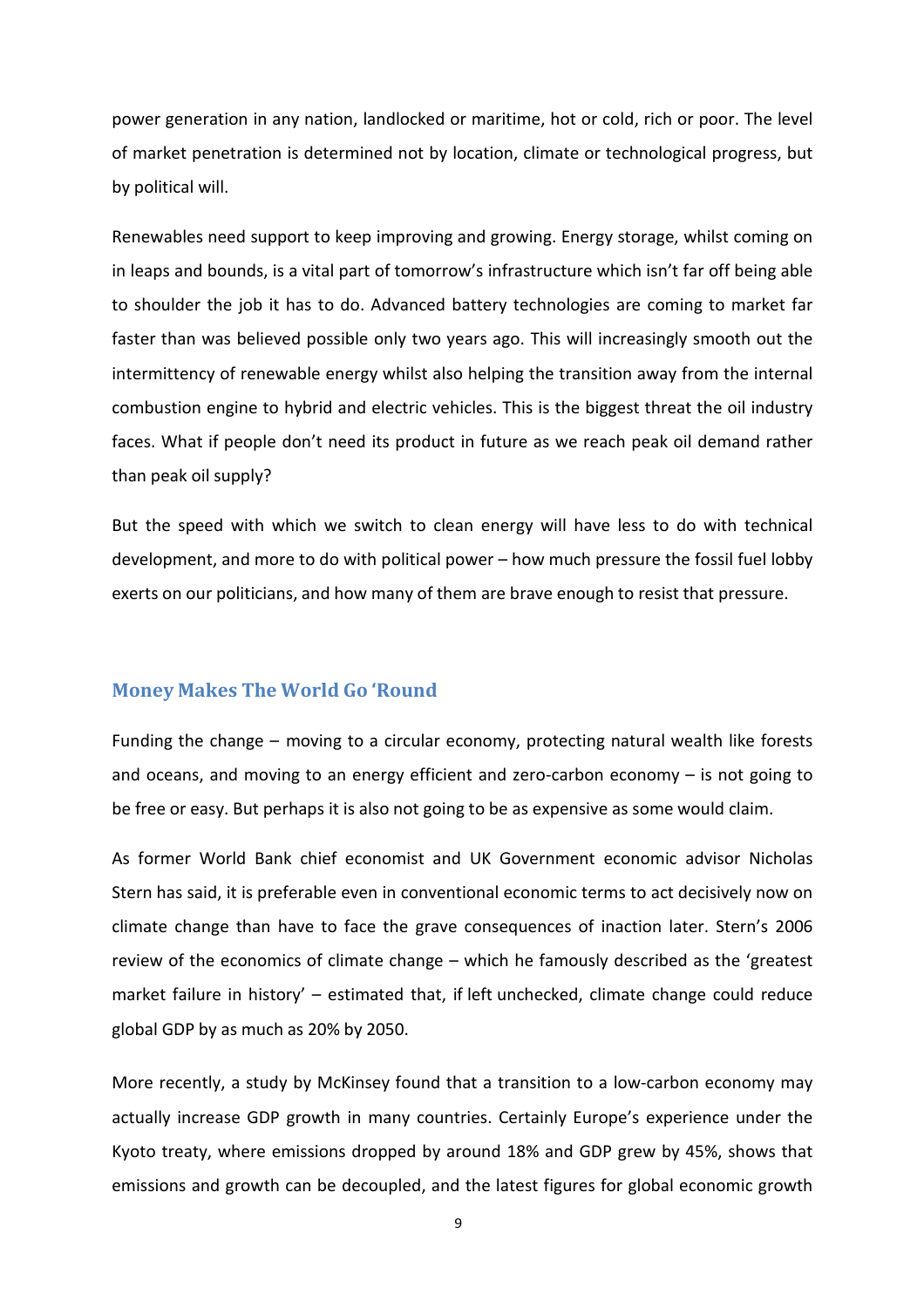(3% in 2014) and global emissions(no change from2013‐2014) confirmsit.

But even though the necessary investment in clean energy and efficiency measures is the right thing to do, it's still a huge investment. So how is this new economic model to be funded in a world which is supposedly running short of cash?

The reality is that there is no particular shortage of capital, but currently it is spent on things that aren't going to solve the world's most pressing problems, and often make them worse. For example, Harvard University's Kennedy School of Government estimates that military involvement in Afghanistan and Iraq since 2003 will eventually cost the US alone as much as \$6 trillion. Government subsidies of clean energy technologies globally is dwarfed by subsidies provided to fossil fuels, which reached \$548bn in 2013. The fossil fuel companies themselves spent \$670bn in 2013 exploring for new oil and gas reserves – even though existing reserves today amount to far more than can safely be burned. That's \$670bn a year that could be spent on green energy sources. Then there are the many trillions that governments have spent on saving banks and other financial institutions since the start of the current crisis.

Money spent subsidising fossil fuels or propping up a dysfunctional financial system is money wasted. Fossil fuels need to pay their own way and stop externalising their costs onto nature and society if the new technologies that our planet needs are to reach maturity. Whether through pollution limits, an outright tax on carbon emissions or other forms of regulation, we need to try everything and see what works best within the political systems that exist in different countries.

In Europe, for example, money created by 'quantitative easing' could be used to build the post-carbon economy. At the very least some of the bond purchases should be directed towards 'green bonds' – bonds issued to finance the continent's renewable energy supplies, ensure all buildings are energy efficient and revitalise local and regional public transport links. Such funding could also support developing countries to diversify and green their economies, using 'development bonds'. If we are going to print money, let's do it for a good cause.

When it comes to future investment, it has been estimated that over the next 15 years around \$90 trillion will be spent on infrastructure for the world's urban, land use and energy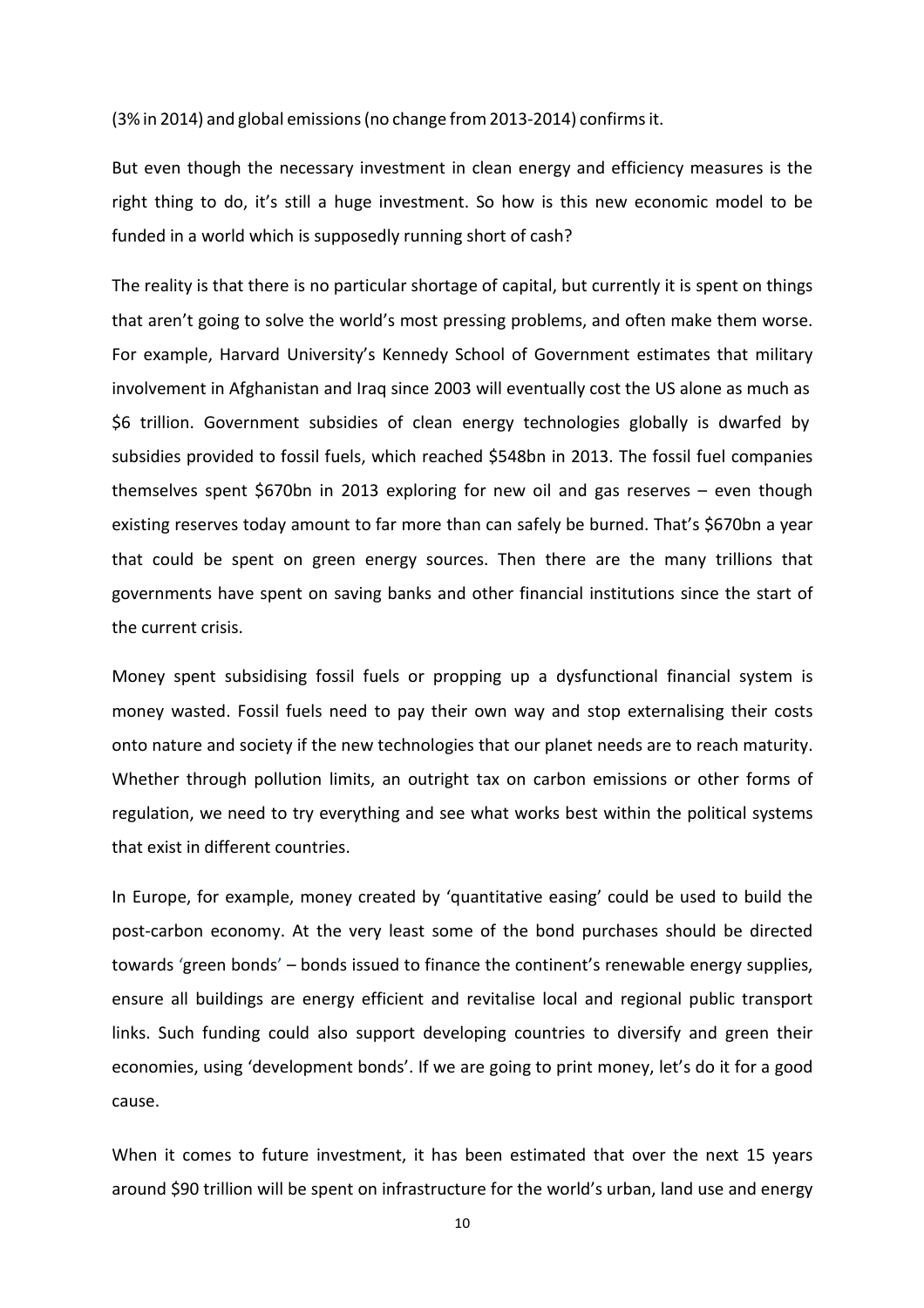systems. How that money is spent will be critical. The world's cities, for example, are responsible for around 70% of global energy use and energy-related greenhouse gas emissions, and are home to half of the world's population. Cities have an opportunity to radically improve the sustainability of our systems and our own quality of life. How cities develop will play a key role in deciding our future. Now is the time to seize that opportunity.

## **A people's movement**

We are living in turbulent political times across the globe. The Arab Spring and the Occupy movements may have faded after their huge initial impacts, but 'we are the 99%' has become a rallying cry on almost every continent. There is a growing feeling that politics is broken and that business as usual is taking us in the wrong direction. Even Mervyn King, the former Governor of the Bank of England said following the crash "The price of this financial crisis is being borne by people who absolutely did not cause it."

We need a broad and deep change to the current economic and political paradigm. We need to challenge those old values and develop new ones more appropriate for living in the Anthropocene – values that support conscious, active stewardship in an interlinked world. This in turn will depend on the mobilisation and empowerment of people across the world. We need a society in which government is answerable to people and corporations are answerable to government. That society is not going to build itself from above.

The resources required to rapidly move away from fossil fuels and prepare for the coming heavy weather could pull huge swathes of humanity out of poverty, providing services now sorely lacking, from clean water to electricity, and with a political model that is more democratic and less centralised than the models of the past. This is a vision of the future that goes beyond just surviving or enduring climate change, beyond 'mitigating' and 'adapting' to it, in the grim language of the United Nations. It is a vision in which we collectively use the crisis to leap somewhere better than where we are right now.

Escaping old ideas, as Keynes said, is difficult. When ideas and concepts that benefit or represent one powerful group of people at the expense of the majority are universalised, they become the norms that shape our thinking: they become what's 'common sense' and 'natural'. Identifying our own good with the 'good' of this powerful group soon becomes